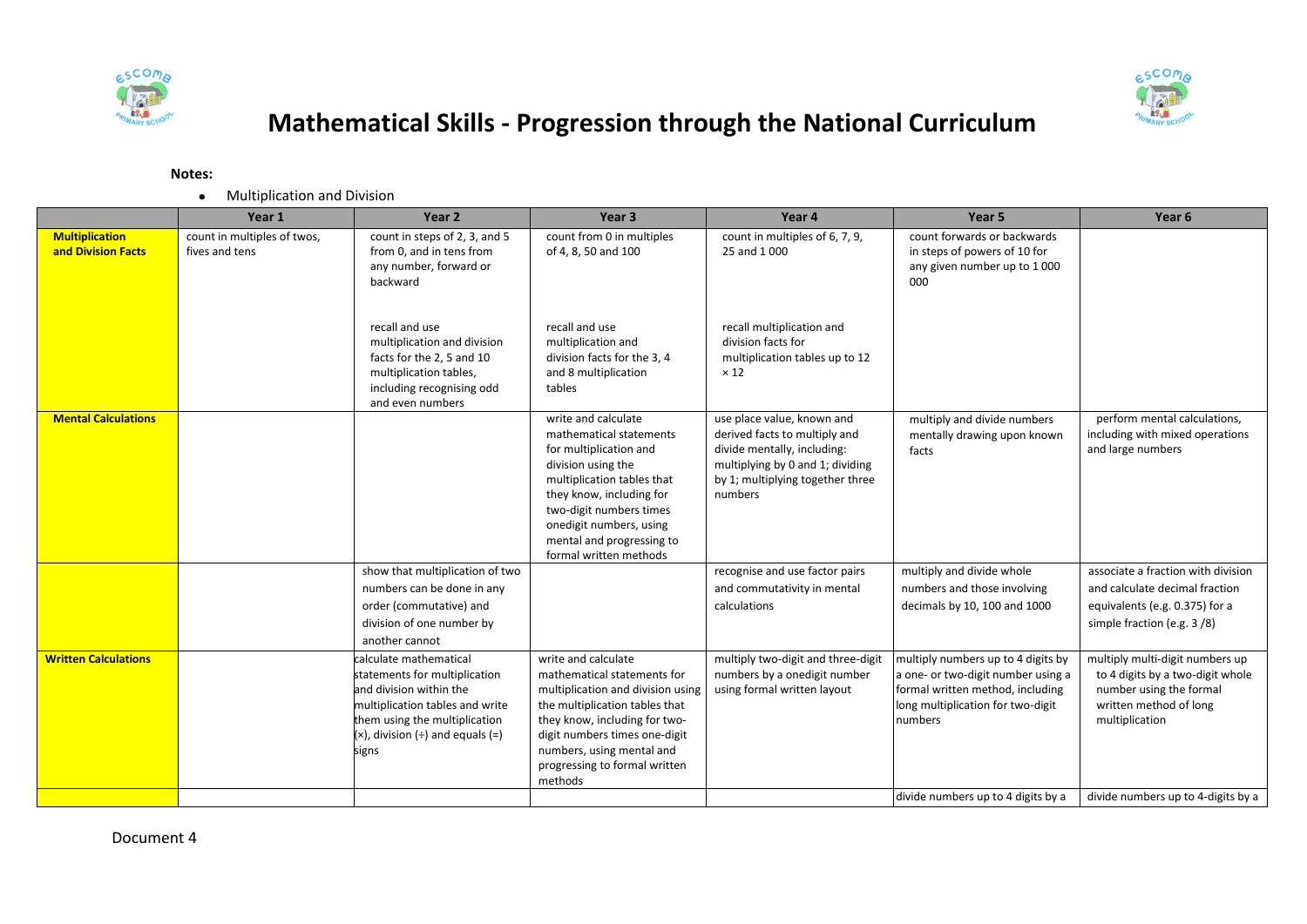|                                                                                |                         |                |                                                                                        |                                                                                             | one-digit number using the formal<br>written method of short division<br>and interpret remainders<br>appropriately for the context | two-digit whole number using the<br>formal written method of short<br>division where appropriate for<br>the context divide numbers up to<br>4 digits by a two-digit whole<br>number using the formal written<br>method of long division, and<br>interpret remainders as whole<br>number remainders, fractions, or<br>by rounding, as appropriate for<br>the context<br>use written division methods in |
|--------------------------------------------------------------------------------|-------------------------|----------------|----------------------------------------------------------------------------------------|---------------------------------------------------------------------------------------------|------------------------------------------------------------------------------------------------------------------------------------|--------------------------------------------------------------------------------------------------------------------------------------------------------------------------------------------------------------------------------------------------------------------------------------------------------------------------------------------------------------------------------------------------------|
|                                                                                |                         |                |                                                                                        |                                                                                             |                                                                                                                                    | cases where the answer has up to<br>two decimal places                                                                                                                                                                                                                                                                                                                                                 |
|                                                                                |                         |                |                                                                                        | recognise and use factor<br>pairs and commutativity in<br>mental calculations<br>(repeated) | identify multiples and factors,<br>including finding all factor<br>pairs of a number, and<br>common factors of two<br>numbers.     | identify common factors,<br>common multiples and prime<br>numbers                                                                                                                                                                                                                                                                                                                                      |
|                                                                                |                         |                |                                                                                        |                                                                                             | know and use the vocabulary<br>of prime numbers, prime<br>factors and composite<br>(nonprime) numbers                              | use common factors to<br>simplify fractions; use<br>common multiples to express<br>fractions in the same<br>denomination                                                                                                                                                                                                                                                                               |
|                                                                                |                         |                |                                                                                        |                                                                                             | establish whether a number<br>up to 100 is prime and recall<br>prime numbers up to 19                                              |                                                                                                                                                                                                                                                                                                                                                                                                        |
|                                                                                |                         |                |                                                                                        |                                                                                             | recognise and use square<br>numbers and cube numbers,<br>and the notation for squared (<br>$2$ ) and cubed $(3)$                   | calculate, estimate and<br>compare volume of cubes<br>and cuboids using standard<br>units, including centimetre<br>cubed (cm 3) and cubic<br>metres (m 3), and extending<br>to other units such as mm 3<br>and km                                                                                                                                                                                      |
| <b>Order of Operations</b>                                                     |                         |                |                                                                                        |                                                                                             |                                                                                                                                    | use their knowledge of the<br>order of operations to carry<br>out calculations involving the<br>four operations                                                                                                                                                                                                                                                                                        |
| <b>Inverse Operations,</b><br><b>Estimating and</b><br><b>Checking Answers</b> |                         |                | estimate the answer to a<br>calculation and use inverse<br>operations to check answers | estimate and use inverse<br>operations to check answers<br>to a calculation                 |                                                                                                                                    | use estimation to check<br>answers to calculations and<br>determine, in the context of<br>a problem, levels of accuracy                                                                                                                                                                                                                                                                                |
| <b>Problem Solving</b>                                                         | Solve one-step problems | Solve problems | Solve problems, including                                                              | Solve problems involving                                                                    | Solve problems involving                                                                                                           | Solve problems involving                                                                                                                                                                                                                                                                                                                                                                               |

Document 4